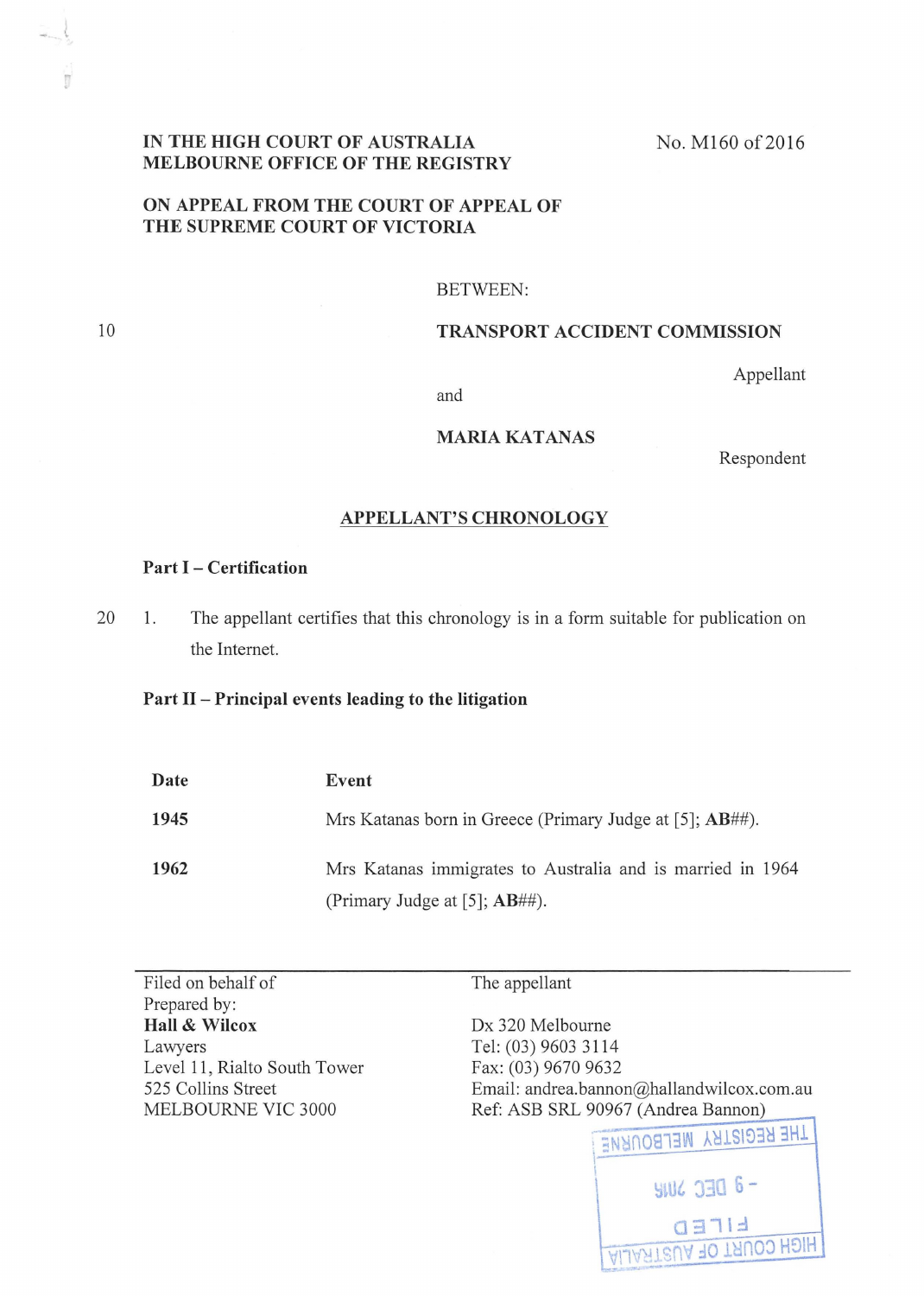| 1995                     | From this time Mrs Katanas looks after various grandchildren<br>on a regular basis (Primary Judge at [6]; $AB\#$ $#$ ).                                                                                                                                                                  |
|--------------------------|------------------------------------------------------------------------------------------------------------------------------------------------------------------------------------------------------------------------------------------------------------------------------------------|
| 1998                     | Mrs Katanas obtains her VCE and later completes a Diploma of<br>Modern Greek Language and an arts degree and a course so as<br>to operate a taxi licence (Primary Judge at [7]; $AB\#$ ).                                                                                                |
| 10 July 2010, 7pm        | Mrs Katanas involved in motor accident on Princes Highway,<br>Mulgrave. She was conveyed by ambulance to the Alfred<br>Hospital and discharged on 14 July 2010 (Primary Judge at<br>$[13]$ - $[15]$ ; AB##).                                                                             |
| 15 July 2010             | Mrs Katanas attends General Practitioner, Dr Chan, and<br>continues to attend thereafter (Primary Judge at [16]; $AB\#$ $#$ ).                                                                                                                                                           |
| 16 November 2010         | Dr Chan refers Mrs Katanas to psychologist, Dr Alvarenga,<br>whom she saw approximately monthly in 2011. Mrs Katanas<br>saw Dr Alvraenga privately up until about mid 2014 and then<br>resumed treatment again about a month and a half prior to trial<br>(Primary Judge at [17]; AB##). |
| August/September<br>2011 | Mrs Katanas attends clinical psychologist, Dr Raj, for eye<br>movement desensitisation and reprocessing (Primary Judge at<br>$[18]$ ; AB##).                                                                                                                                             |
| <b>16 March 2012</b>     | Dr Alvarenga reports concerning the plaintiff's psychological<br>condition. She provided other reports dated 1 December 2011,<br>24 February 2014 and 14 August 2014 (Primary Judge at [54]-<br>$[59]$ ; AB##).                                                                          |
| 15 May 2012              | Dr Kornan, consultant psychiatrist, reports for medico-legal<br>purposes. He provided subsequent reports dated 23 July 2012,<br>20 January 2014 and 28 January 2015 (Primary Judge at [66]-                                                                                              |

2

Ń,  $\frac{1}{2}$ 

 $\sum_{i=1}^{n}$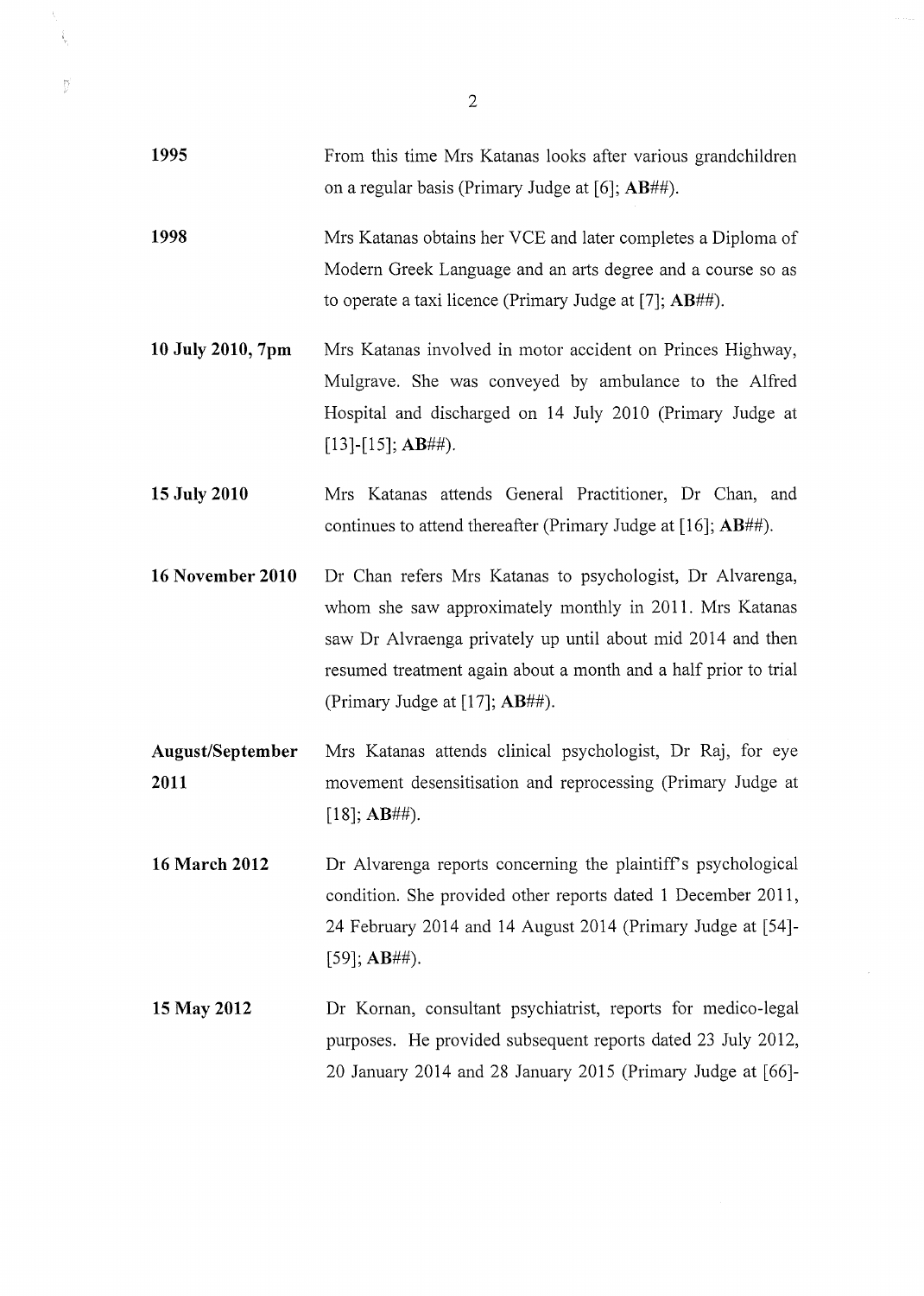[71]; **AB##).** 

 $\hat{\xi}_i$ 

**27 July 2012**  Report ofDr Raj (Primary judge at [60]; **AB##).** 

**8 March 2013**  Mrs Katanas swears first affidavit in support of her claim for serious injury **(AB##).** 

**11 April 2013**  Dr Chan prescribes anti-depressant, Lovan (Primary Judge at [21]; **AB##).** 

**16 April2013**  Plaintiff commences serious injury proceeding in the County Court of Victoria by originating motion.

**October 2013**  Mrs Katanas examined by Dr Vivian, Pain Specialist, in relation to her physical injuries and recommenced that she undertake a pain management program (Primary Judge at [25]; **AB##).** 

**20 December 2013**  Dr Mendelson, consultant psychiatrist, reports to the solicitors for the TAC (Primary Judge at [72]; **AB##).** 

**2013**  Mrs Katanas commences treatment with psychiatrist, Associate Professor Mazumdar. She saw him regularly from that time until trial. He prescribed anti-depressants, Atavan and Pristiq, which she continued to take at the time of the trial (Primary Judge at [22]; **AB##).** 

**30 January 2014**  Dr Chan, treating general practitioner, reports to the plaintiff's solicitor concerning her medical history and condition. Dr Chan also provided other correspondence dated 17 June 2014 and 21 April2015 (Primary Judge at [48]-[53]; **AB##).** 

**12 February 2014**  Associate Professor Mazumdar reports to the plaintiff's solicitors. A further report in almost identical terms was later provided dated 13 April 2015 (Primary Judge at [48]-

3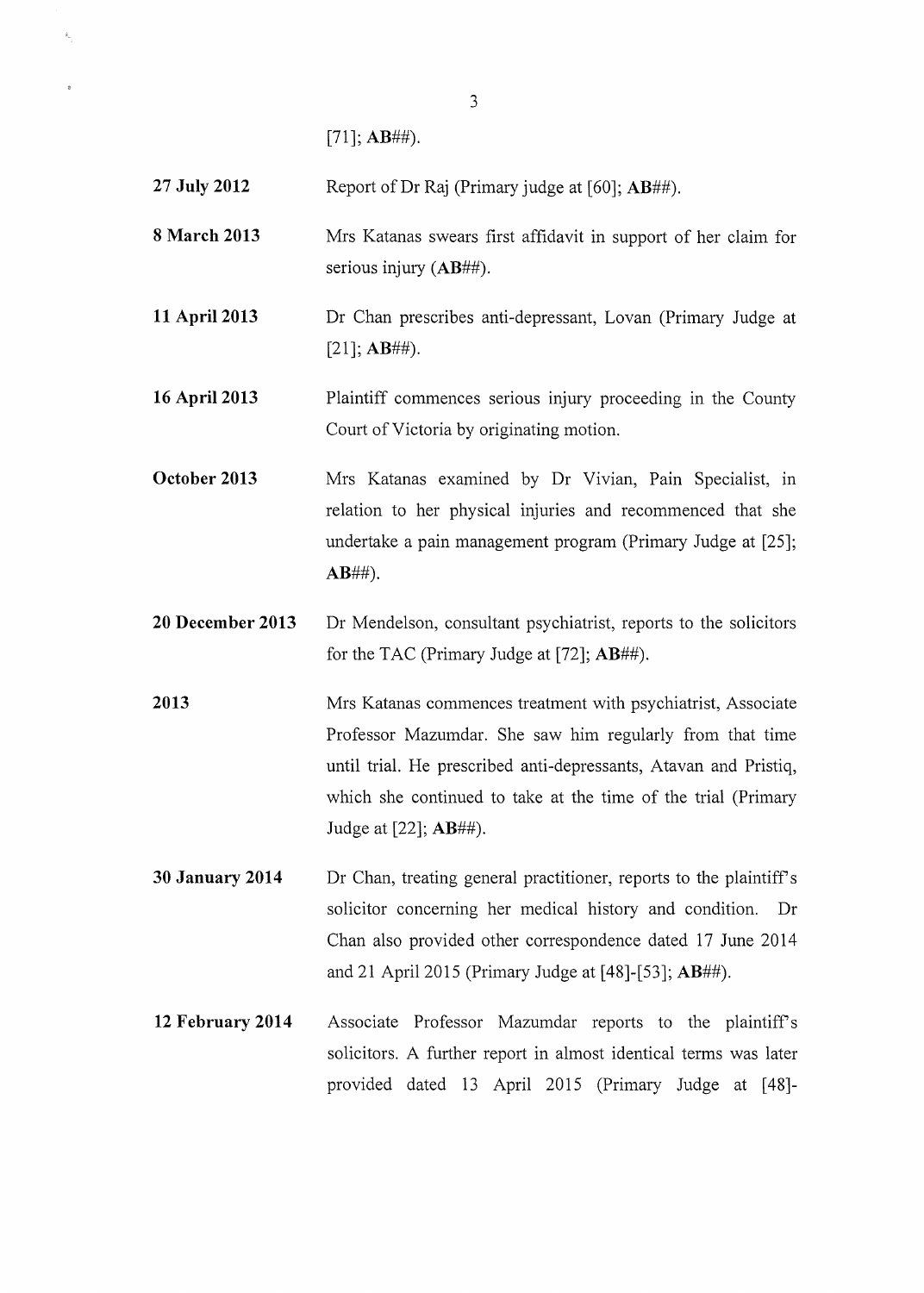**[53];AB##).** 

- **15 February 2014**  Mrs Katanas presents at the emergency department at Monash Medical Centre where a psychiatric nurse taught her breathing techniques (Primary Judge at [24]; **AB##).**
- **10 October 2014**  Dr D'Abbs, psychologist, reports to the plaintiff's solicitors concerning her psychiatric treatment and condition. Later reports were provided dated 17 April 2015 and 5 May 2015 (Primary Judge at [26]-[28] & [65]; **AB##).**
- **2014**  Mrs Katanas is involved in minor motor accident when she drove into the back of a caravan when her brakes failed (Primary Judge at [12]; **AB##).**
- **2014**  Mrs Katanas commences to attend clinical psychologist, Dr D' Abbs, as part of a pain management program. She continued to see Dr D' Abbs once a month as at the time of trial (Primary Judge at [26]-[28]; **AB##).**
- **30 March 2015** Dr Krapivensky, consultant psychiatrist, reports to the solicitors for the TAC (Primary Judge at [73]; **AB##).**
- **1 May 2015** Mrs Katanas swears second affidavit in support of application for serious injury **(AB##).**
- **12 May 2015** Plaintiffs daughter swears affidavit in support of her mother's application for serious injury (AB##).
- **4 & 5 August 2015** Serious injury application heard in the County Court of Victoria before Judge O'Neill.
- **28 August 2015** Judgment delivered by Judge O'Neill **(AB##).**
- **24 September 2015** Plaintiff makes application for leave to appeal to the Court of